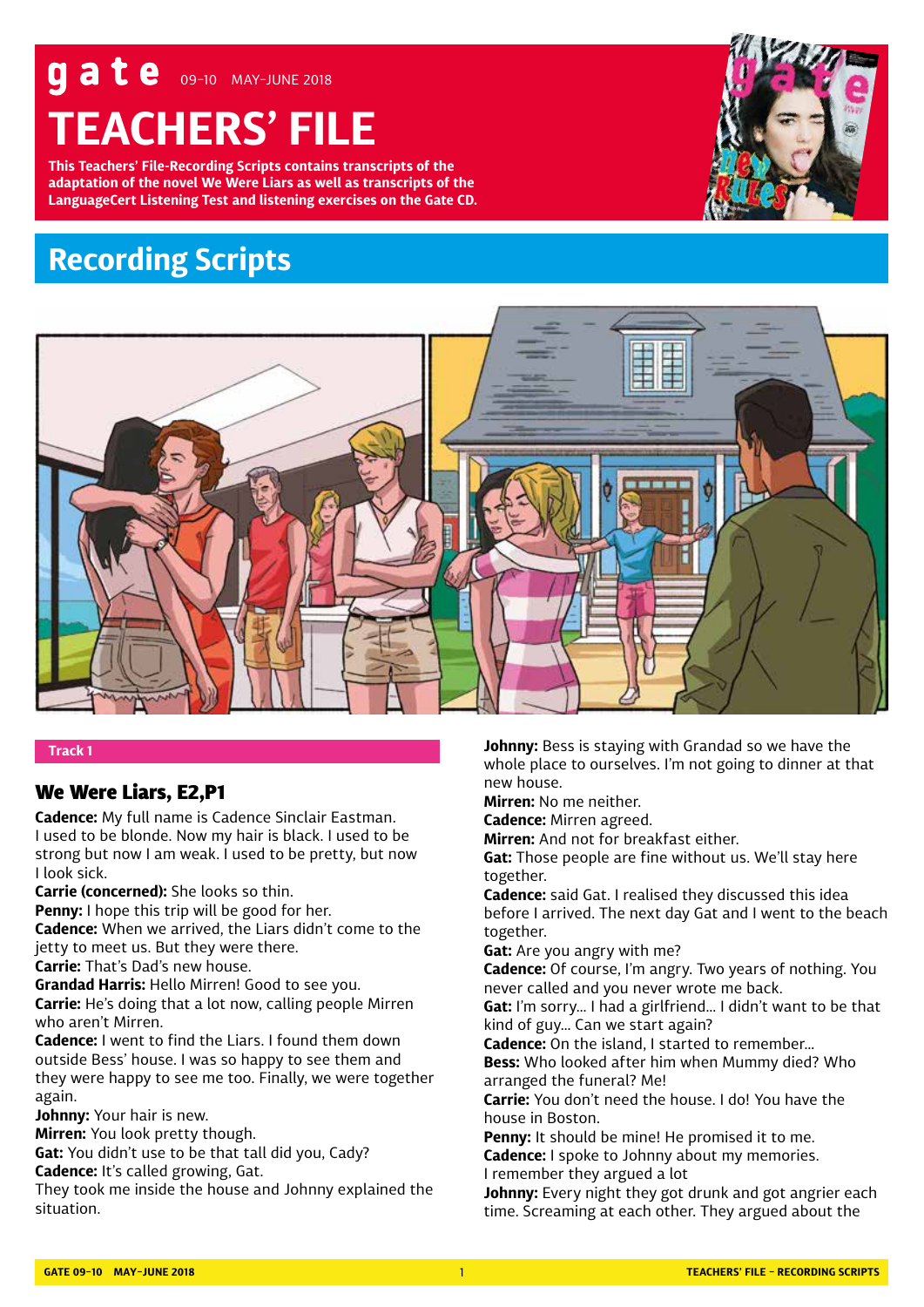art, the jewellery, but mainly about the money and real estate. It was horrible.

**Cadence:** Every day, more and more memories of that summer came back to me. I remembered a conversation I had with Gat.

**Gat:** Have you noticed Harris never calls me by my name? **Cadence:** No.

**Gat:** He calls me *young man.* It's like if he called me Gat, he'd see me as a real person. An Indian person. An Indian person who loves his white granddaughter

**Cadence:** Gat was right. I remembered what my mum told me one night.

**Penny:** Grandad knows about you and Gat. He's not happy. You must end it with him. For this family. For your future.

**Cadence:** I'm in love!

**Penny:** Don't be so silly!

**Cadence:** Then another memory. Grandad's house. On fire. A fire that we started…

**Track 2**

# We Were Liars, E2,P2

**Cadence:** It is the first day of my last week on the island. I stand and look out of the window at Grandad's new house. A house built on ashes. We set a fire. A fire to punish our greedy, racist, drunken family. We thought after the fire, they might learn to love each other again. I went to find Johnny.

**Johnny:** What else do you remember?

**Cadence:** Not everything. I just know we set the fire. I can see the flames.

**Johnny:** But you don't remember…?

**Cadence:** What?

Johnny: Nothing. I'm tired Cadence. Every day I'm more and more tired…

**Cadence:** Johnny disappeared and then Mirren was there. **Mirren:** I wonder if I could read the emails you sent me last year. Do you still have them on your computer? I never read them.

**Cadence:** Why not?

**Mirren:** I just didn't. I thought it didn't matter, but now I think it does.

**Cadence:** I can understand you not replying, but you didn't even read them?

**Mirren:** I know. I'm horrible. But can we read them now? **Cadence:** There were 28 emails. We read them together. When she had finished, Mirren kissed me on the cheek and said:

**Mirren:** I'm sorry Cadence.

**Cadence:** And then she was gone. I wrote down everything I could remember about that summer. Playing on the beach. The argument with Mummy about Gat. Gat throwing tennis balls for the dogs… The dogs. Oh, God, the dogs. The dogs died in the fire. Grandad had locked them in one of the guest bedrooms. And we hadn't realised. We killed those poor, poor dogs. **Gat:** Cadence!

**Cadence:** We killed… the… dogs. **Gat:** Yeah. Let's sit down. **Cadence:** I loved those dogs.

**Gat:** We all did.

**Cadence:** I… I don't think I should talk about it anymore or I'll start crying again.

**Gat:** All right. (Pause) Is that everything?

**Cadence:** What?

**Gat:** Everything you were crying about?

**Cadence:** There can't be more, can there? Gat is silent.

And still silent. There *is* more.

**Gat:** Yeah, there is more.

**Cadence:** More than people are telling me.

**Gat:** I think we are telling you. But you can't hear it. I hoped with all of us being here, that you would remember.

**Cadence:** I don't remember what went wrong. Why weren't we together when I got hurt?

**Gat:** I don't know what to do.

**Cadence:** Just tell me!

**Gat:** I can't stay here with you. I have to go.

**Cadence:** I love you!

**Gat:** This is what I'm talking about. I'm sorry. I just wanted to see you.

**Cadence:** And then he was gone.

I thought about being in hospital after the accident. Grandad and Mummy looking down on me. Grandad brought some sweets. I reached to take one. My hands had bandages on them. I could feel my feet did too. Why were they in bandages? Because they were burnt. And so I finally remembered it all. The truth about the beautiful Sinclair family.

One night, two summers ago, on a warm July evening, Gatwick Matthew Patil, Mirren Sinclair Sheffield and Jonathan Sinclair Dennis died in a house fire. The cause of the fire was unknown. But I knew. I remembered splashing the gas around the living room. The fire was so fast. There were screams. The others were upstairs and the fire was too strong. I burned my hands and feet, but I got out. The others… the others… didn't. I cry for my liars. I have killed them. Me, Gat, Johnny and Mirren. Mirren, Gat, Johnny and me. We have been here this summer. And we have not been here. Yes and No.

**Johnny:** You've remembered everything. **Cadence:** I didn't know if you'd still be here.

**Mirren:** We can't stay much longer. It's getting harder and harder.

**Johnny:** It's hardest for Mirren. But Gat and I are feeling it too.

**Cadence:** Where will you go?

**Johnny:** Same place as when you're not here. It's like a rest. It's like nothing in a way. I love you Cadence, but I'm so tired. This all happened a very long time ago for me.

**Cadence:** I'm so sorry, my dear old Johnny.

**Johnny:** Not your fault. I mean, we all did it. **Mirren:** I'm sorry I didn't do all this better, Cady. **Cadence:** It's all right.

**Mirren:** It's all messed up, but now it's done. I have to go now. I'm going down to the sea.

**Cadence:** The three of us walk down to the beach together. Gat is waiting for us.

**Gat:** I can't believe you put a bikini on for this, Mirren. **Johnny:** She's crazy!

**Mirren:** I love this bikini. I bought it summer fifteen. Do you remember, Cadence?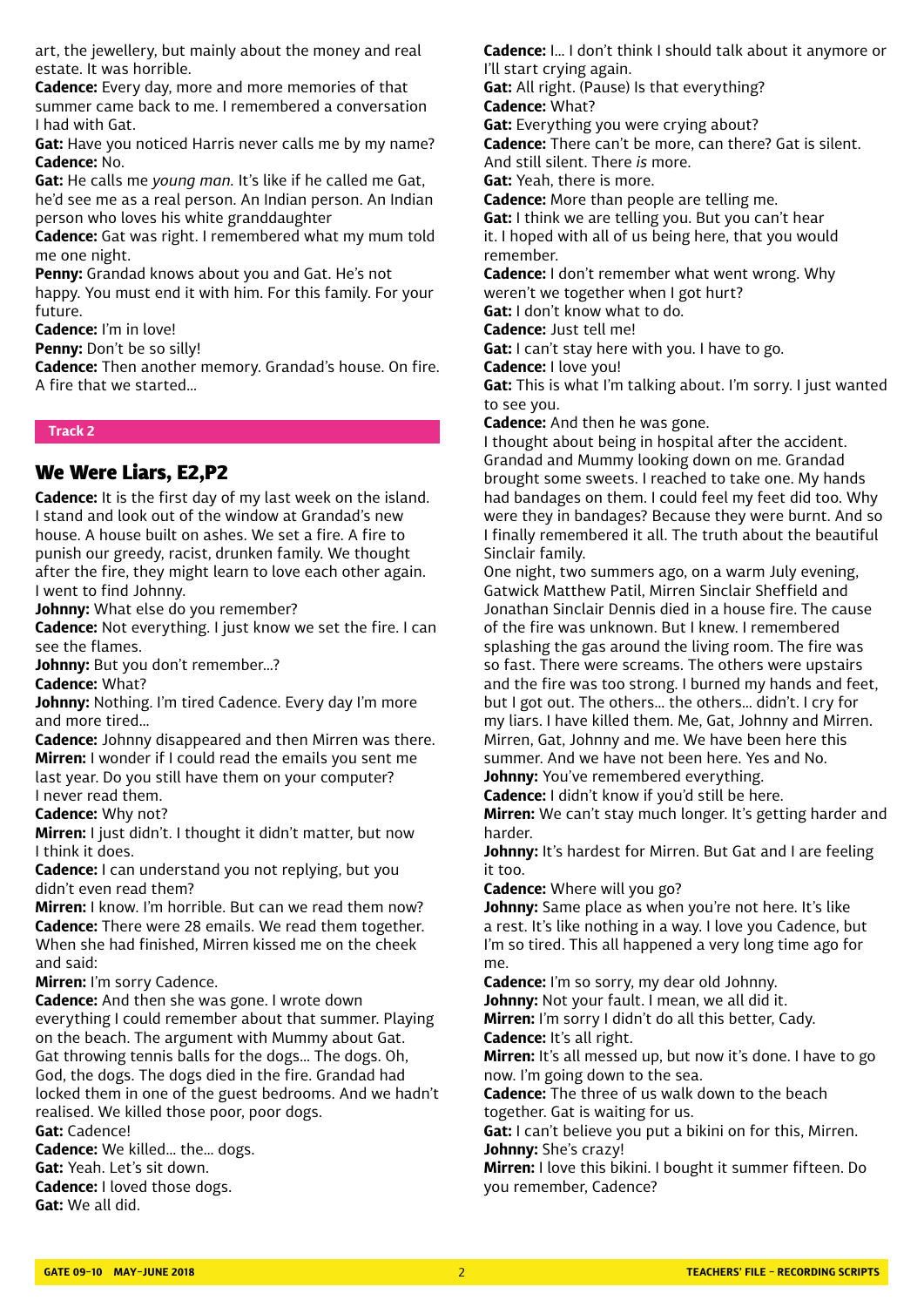**Cadence:** I find that I do. Mirren kisses me. Johnny gives me a quick hug and then they walk into the sea. "You going too?" I say to Gat

**Gat:** Yes.

**Cadence:** He kisses me and I know this is it. It is good to be loved, even though it will not last. It is good to know that once upon a time there was Gat and me. The liars swim out to sea. The sun is high and the water is bright. I guess they were here because I needed them. And now they are gone.

# **The End.**

#### **Track 3**

# An American in the UK

# **Stuff I Like**

There is one big thing in the UK that I wish we had in the US: free healthcare. Going to a doctor is *so* expensive in the United States.

The variety of British accents is really fun. People from London, Manchester and Glasgow sound so different. I love trying to guess which region people are from, and they are usually impressed if an American can get it right.

One thing I like in the UK that we don't really have in the US is panel shows on television. There are usually four or five comedians plus a host, who make jokes about the latest news or pop culture. The British sense of humor is a great mix of intelligence and silliness that always makes me laugh.

# **Stuff That's Weird**

To say hello, British people sometimes ask "All right?", and the correct response is "All right?" again. This sounds so strange to me because in American English, asking "Are you all right?" means that that something must be wrong. Every time I hear this greeting, I worry that I have food on my face or look tired. And sure, Americans also ask "How are you?" but we are open to any answer (don't believe people who say that you can only say you are "fine"). At least we don't answer with another question.

#### **Track 4**

# The Best of the Pacific Northwest

**Alba:** Hey Heda. You traveled around the Pacific Northwest last summer, right?

**Heda:** Yeah, Alba, I did. My family and I went to many beautiful places in Oregon, Idaho, Washington, and Alaska. The Pacific Northwest is home to some of my favorite cities, but it also has plenty of wild, natural beauty. **Alba:** Great. I'm hoping to take a trip this summer. Can you tell me about some of the best places you visited? **Heda:** Sure. Let's see… Well, in Oregon you'll want to visit the biggest city.

**Alba:** Portland?

**Heda:** Yes. Their motto is "Keep Portland Weird," and there are plenty of strange, cool places. For example, the famous donut shop Voodoo Donuts was created in Portland.

**Alba:** Yum! I like donuts. I've also heard that Oregon has some nice rivers, lakes, and mountains.

**Heda:** It's true. I recommend going to Multnomah Falls, on the Columbia River Gorge, or hiking up the highest mountain, Mount Hood. But if you like the ocean, you can also go west to the Oregon coast.

**Alba:** Great. And if I travel north along the coast, I'll go into Washington, right?

**Heda:** Exactly. Washington *state*. Not the country's capital, D.C. – that's on the east coast.

**Alba:** Yes, I don't want to confuse them. And I know that in Washington I definitely want to go to Seattle – it's the biggest city and has a great music scene. Some of my favorite bands, like Nirvana and Pearl Jam, started in Seattle.

**Heda:** Nice! And if you like seafood, Seattle also has a lot of great choices, especially salmon. Speaking of the sea, you should visit some of Washington's islands. You can take a ferry to places like Orcas Island or San Juan Island. We rode bikes around, took hikes up the cliffs and even saw an orca.

**Alba:** Wow! But Washington is really rainy, right? I'd better pack my raincoat and rain boots.

**Heda:** Well, the western side is very wet, and green. But if you go east past the Cascade Mountains, you'll find rolling hills and farms in the other half of the state. There you can visit cities like Spokane and Walla Walla. **Alba:** Walla Walla is a real place? I thought it was

a made-up children's phrase. **Heda:** Yes, it's real. The name comes from one of the Native American tribes that used to live there. In fact, you can learn a lot about different types of Native Americans in the Pacific Northwest. And if you go further east from Walla Walla, you'll reach Idaho.

**Alba:** Okay. Well, what can we do there? I've heard they grow lots of potatoes, but that doesn't seem very exciting.

**Heda:** Well I like potatoes, but Idaho was actually a very fun place. My family likes being outdoors, and there were so many things to do in Idaho. We hiked in Hells Canyon, crawled around the lava caves of Craters of the Moon, and took a cruise on Lake Coeur d' Alene.

**Alba:** Oh, I like cruises. But isn't that a better activity for tropical locations?

**Heda:** Not at all. In fact, we even went on a cruise in Alaska. Even in summer we were a little cold, but it was so beautiful.

**Alba:** That sounds lovely. And what about cities? I only know of the capital, Juneau, and Anchorage.

**Heda:** Well, we didn't go to Juneau but Anchorage was impressive. The downtown area is not that big, but the city itself is surrounded by mountains. Since we were there in June, the days were so long. I think we had almost 20 hours of sunlight.

**Alba:** But isn't Alaska kind of dangerous? Maybe it wasn't too cold in the summer, but what about wild animals? **Heda:** Well, bear-watching is actually a hobby in Alaska. In some places, like the island of Kodiak or Denali National Park, you can see grizzly bears almost any place where they go to find fish. It's amazing, but you also have to be careful and respectful, of course.

**Alba:** Of course. Wow! There is so much to do in the Pacific Northwest. I can't wait to go on this trip.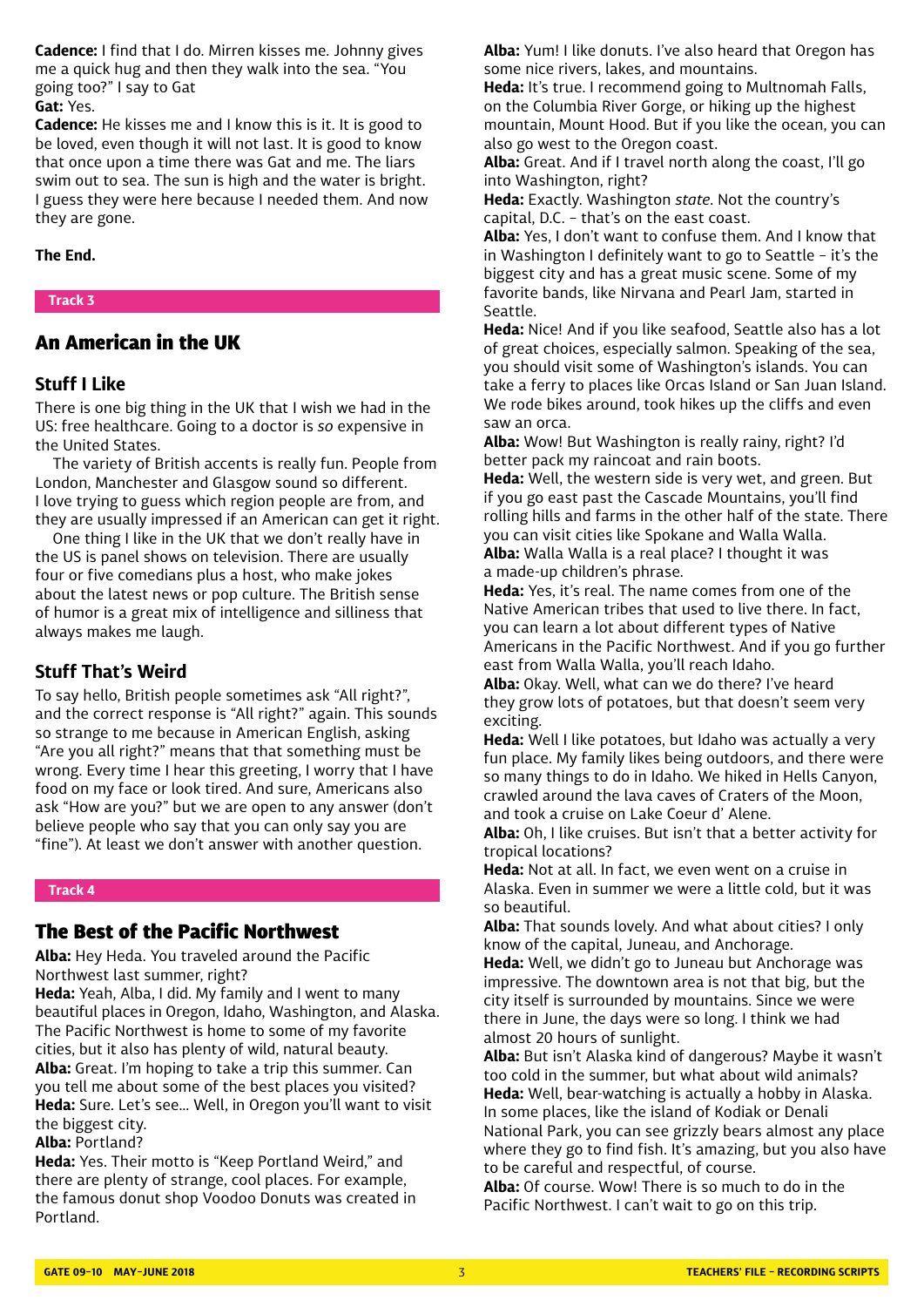# Fun Facts about Hawaii



# **The Language of Paradise**

The language *Hawai'i* is also the name of the largest island in the group of islands that, together, most people call Hawaii. This Polynesian language is one of two official languages of the State of Hawaii (the other is English). It's the only US state that has two official languages.

The US made the Hawaiian language illegal for many years and it almost disappeared, but now the Native Hawaiian people are learning it again in schools and it is the native language for many.

# **Polynesian Disney Princess**

In pop culture we see a fun musical representation of ancient Polynesian village life and culture in Disney's animated film *Moana*, which follows the daughter of a chief as she becomes friends with the demi-god Maui and sails the seas to save her island from an ancient curse. The film was celebrated for using actors of Polynesian history, including the voice of Moana, 14-year-old Auli'i Cravalho and Dwayne Johnson, "The Rock."

# **Famous People Born in Hawaii**

Maybe the most famous Hawaiian is the 44th president of the United States, Barack Obama. He was born in Hawaii in Honolulu in 1961. He still returns to Hawaii as he has his vacation home there.

Peter Gene Fernandez is another famous Hawaiian native though you might know him more as the musician Bruno Mars. He was born in Honolulu into a family of musicians. His father is half Puerto Rican and half Jewish, his mother is of Philipino origin. He started impersonating Elvis Presley at an early age. After graduating from high school he moved to LA to pursue a music career.

#### **Track 6**

# Loony Laws

# **Alabama**

#### I'm Incognito

It's Sunday and time to go to church. Get your nice clothes on, and don't forget to wear your **fake**  moustache, of course. Not so fast. In Alabama it is **illegal** to wear a fake moustache in church if it makes people laugh. Some people are too serious.

# **Alaska**

#### A Bird-Brained Law

What can you do if you have a **barber's** appointment, but you can't find a babysitter for your pet flamingo? You might be thinking about taking your bird with you, but if you live in Juneau, Alaska, think again. There, it is illegal to bring a flamingo into a barber's shop. Bad news if you're a bird with a beard…

# **California**

#### Bikes out of the Swimming Pools

Isn't it what every cyclist wants to do when they get too hot and **sweaty**? Ride the bike into a pool (and hopefully not drown)? Actually, this crazy law makes a bit of sense because it was created in the 1970s when BMX riding became really popular. A lot of teenagers **sneaked** with their bikes into their neighbors' empty pools and used them for riding.

# **Hawaii**

# Ear This!

There are many places you can put coins. In a drinks machine. In a **piggy bank**. Even in a wishing well\*. But one place where you must definitely, absolutely, never put a coin is in your ear. If you live in Hawaii that is. Putting coins in your ears is forbidden there because… well, nobody really knows. Put a dollar bill up your nose, have a bank note in your mouth if you want, but keep those nickels and dimes\* away from your ear.

# **Wyoming**

#### No Selfies with the Bunny

It's a beautiful spring day in Wyoming. You are walking down the street and meet a cute little rabbit. Quick. Take a picture before it hops away. But wait, what month is it? In Wyoming you cannot take a picture of a rabbit from January to April without a permit.

**fake** – falešný **illegal** – nezákonný **barber** – holič **sweaty** – zpocený **to sneak** – vplížit se **piggy bank** – prasátko (kasička)

**\*Glossary wishing well** – a well into which you drop coins and make a wish **nickels and dimes** – types of American coins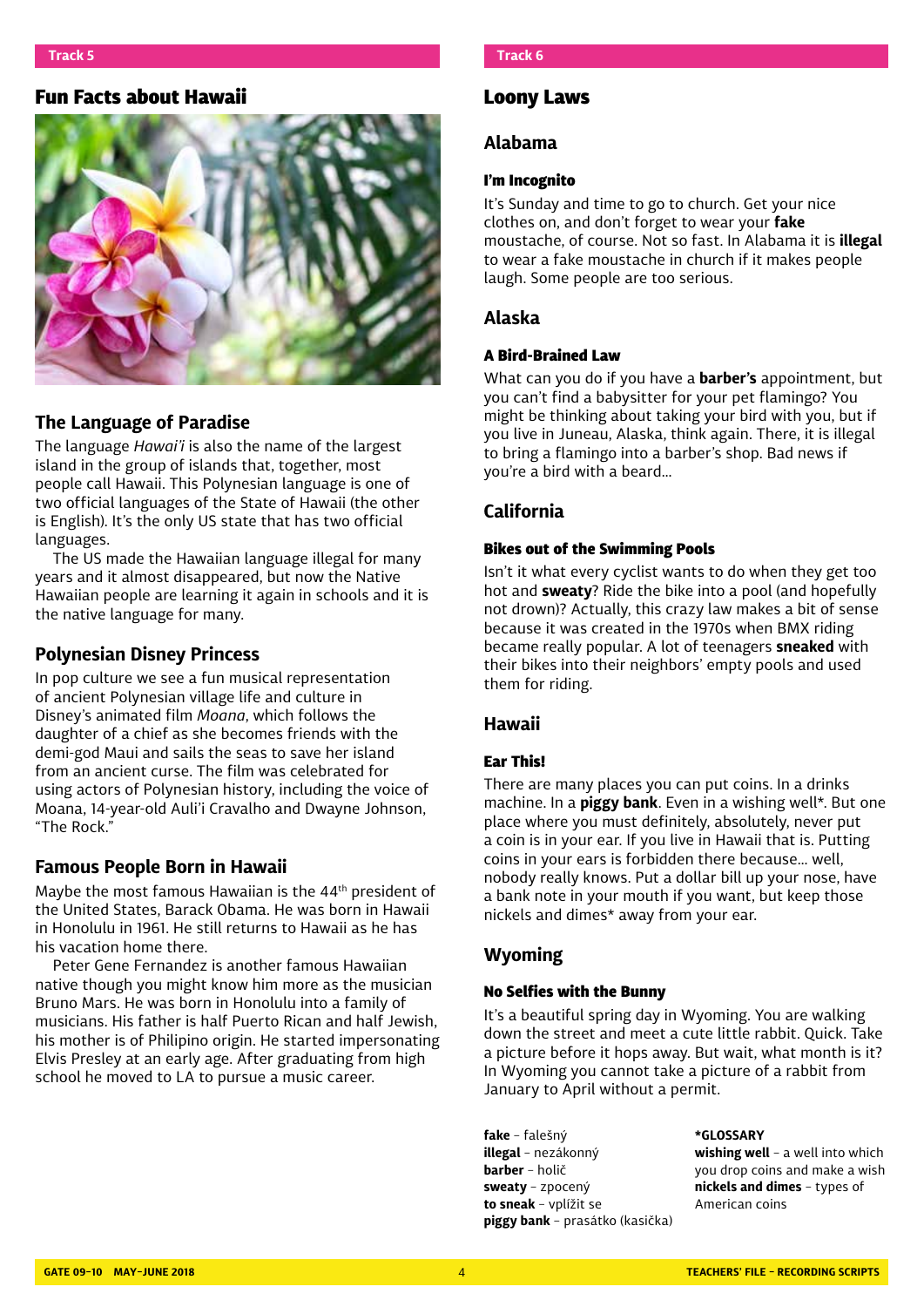# US States Quiz



1 This state shares its name with a famous American river, which you might know from the novels by Mark Twain.

2 Called the "sunshine state", this part of the US is famous for holiday homes, beaches and Disney World. Cars from this state have an orange on their license plates.

**3** Most of this state is a desert and the rest is a paradise for gambling and entertainment.

4 This is the second largest US state and it also has the second biggest population. You can find lots of oil and cows here. The American football team the Dallas Cowboys comes from here.

5 Many historical events took place in this state including the arrival of the Pilgrims, the first Thanksgiving and many battles in the American Revolutionary War. This state is also home to famous universities like Harvard and MIT.

6 During the Civil War, this state's capital, Montgomery, became the capital of the Confederacy. Later in the 20th century a big movement for the equal rights of African Americans started here. Martin Luther King, Jr. worked in this state and Rosa Parks famously refused to give up her seat on a segregated bus here.

**7** This state is named after one of the Great Lakes. It is famous for the first automobile assembly line, which was developed by Henry Ford. Its biggest city is Detroit.

8 Many Indian tribes had to move from the east to this state. As a result, it has the second largest Native American population after California.

9 The English founded their first settlement in America, Jamestown, here. The state was named in honor of Queen Elizabeth. The first American president, George Washington, was born here.

10 This state produces more apples than any other state. It's the only state to be named after a president.

#### **Track 8**

# The Royal Wedding

**American host:** Welcome back to Star TV. I'm your host Donna DaClara and now we're gonna talk about *the* biggest social event of the year. It is, of course, the royal wedding – the very handsome prince, Harry, and his sexy bride to be, Meghan Markle. It's a fairy-tale story, and joining me in the studio to talk about the big day is British royal expert, Cecil Poncinby-Bradstocke. Welcome Cecil.

**Snooty Brit:** Good afternoon.

**OA:** So, this is a real first – an American marrying a member of the British royal family.

**SB:** Well, actually, it isn't. If you check your history books, you will see that, in fact, Ms Markle will be the second American to marry into the royal family. King Edward VIII fell in love with an American lady, Wallace Simpson in 1936. However, as Ms Simpson had been divorced – twice in fact – it was unacceptable for them to marry. So Edward gave up the throne, his brother became king instead and Edward and Wallace married. **OA:** How romantic!

**SB:** Quite. Although Edward was no longer king, he was still a duke, and Ms Simpson became a duchess. **OA:** Oh-oh! Hang on a minute though Cedric.

**SB:** Cecil…

**OA:** Sorry, Cecil. But I have some bad news: Meghan is divorced too. She was married to Trevor Engelson but they got divorced in 2013.

**SB:** Yes, I know that. And I think Harry probably does too. Times have changed, and divorce is not the scandal it once was. In fact Prince Charles, the Queen's oldest son and heir to the throne, has been divorced. These days, it's "no big deal" as you Americans say.

**OA:** So will Meghan be a duchess too?

**SB:** She will. Most probably the Duchess of Sussex. But she will also be a princess.

**OA:** A Princess? How wonderful! Princess Meghan. **SB:** Actually, she won't be called Princess Meghan. Her official title will be Her Royal Highness, Princess Henry of Wales.

**OA:** Princess Henry? Who is Henry?

**SB:** Prince Henry. Her husband.

**OA:** I thought she was marrying Harry. How many princes do you guys have?

**SB:** Harry is simply another way of saying Henry. It's the same person.

**OA:** Oh, now I get it. Like how Cedric is another way of saying Cecil.

**SB:** No. Cedric and Cecil are two completely different names.

**OA:** Well Cedric…

**SB:** Cecil…

**OA:** I'm not too sure if my girl Meghan is gonna be too happy about being Princess Harry or whatever. She's a modern woman, a feminist, and she should have her own name.

**SB:** Indeed she is, and that is one of the things that Harry loves about her. In fact some people say that she will give a speech at the wedding, something that is very unusual. Generally at British weddings only the groom, the father of the bride and the best man give speeches so to have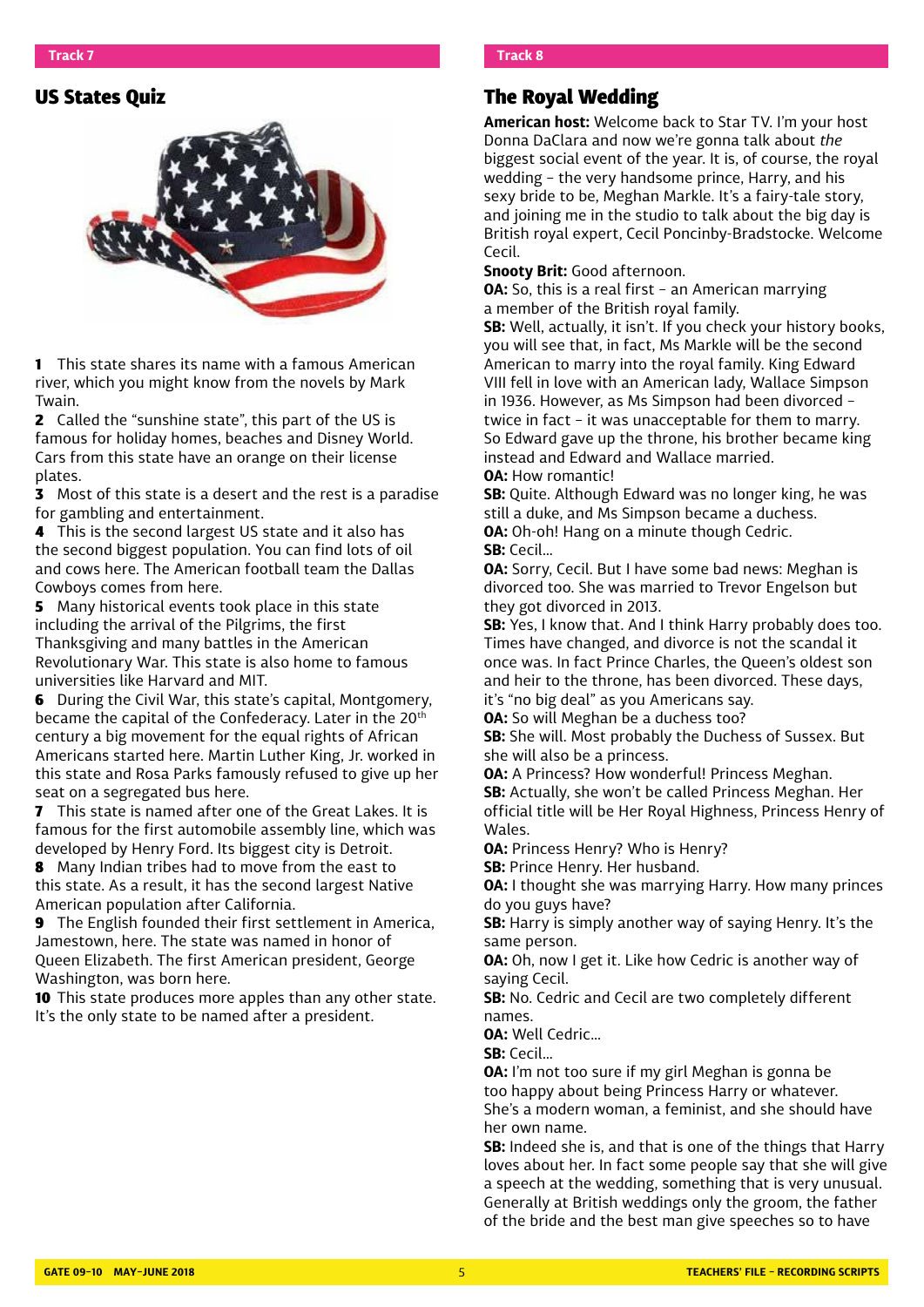the bride speaking is most irregular. I believe Meghan will be a very modern princess.

**OA:** Hell yeah! We are all looking forward to the wedding. Can you tell us when and where it will be?

**SB:** The wedding will take place at Windsor Castle on May 19<sup>th</sup> at 12 noon.

**OA:** Awesome. And where can we buy tickets?

**SB:** (aghast) Tickets? Oh dear me no. I'm afraid the wedding is invitation only.

**OA:** (devastated) So that means I can't go?

**SB:** (smirking) Well, not unless you are good friends with the bride or the groom.

**OA:** (Sadly) Thank you Cedric. (Upbeat again) Next on Star TV, how much do you hate Jennifer Lawrence? We'll find out after the break.

#### **Track 9**

# Speaking Card Dialogue

# **Planning a Holiday**

**Becky:** Hi Tom. Are you excited about the summer? **Tom:** I can't wait. We need to start planning our holiday; we're going to go in two weeks.

**Becky:** That's so soon. Okay, I have a few ideas. We could go on a hiking holiday.

**Tom:** A hiking holiday? That doesn't sound relaxing at all. **Becky:** But we would be in the mountains and see beautiful views. We could sleep in a tent or, even better, under the stars.

**Tom:** I'm afraid that's not my idea of a holiday. I was planning on staying at a nice hotel with a pool, somewhere near the sea.

**Becky:** I don't know, Tom. I prefer active holidays. **Tom:** Oh, come on! We can stay at an all-inclusive hotel. Also, if we're by the beach, we can sunbathe and swim in the sea every day.

**Becky:** I do love swimming in the sea. But I want to explore the area wherever we decide to go.

**Tom:** Okay, let's meet in the middle. I definitely want to be by the sea…

**Becky:** I love the sea too. Here's an idea: we can stay by the sea and rent some snorkels and masks…

**Tom:** I've never been snorkelling. That's a must. And if you don't like the idea of a hotel, we can stay in a B&B. It's less crowded and more personal.

**Becky:** Lovely idea. In fact, my mum stayed in a B&B last summer in Dubrovnik. I'll get the contact details and book us a room.

**Tom:** Good plan. If we go to Dubrovnik, we're going to go sightseeing, right?

**Becky:** Definitely. It's really busy at this time of year so we should do the sightseeing early in the morning, then swimming and snorkelling later on.

**Tom:** We should book our flights. What day are we going? **Becky:** The 15th of July. Then we're returning on the 25th. **Tom:** Ok, let's see… there are flights on both those days. I'll book them now… Okay, so we leave at nine o'clock in the morning and we come back at seven o'clock in the evening.

**Becky:** Fantastic! We're going on holiday! **Tom:** We're all set. Now, I need to plan what to pack…

# LanguageCert Achiever B1

# Listening Part one

**You will hear some sentences. You will hear each sentence twice.** 

Choose the best reply to each sentence. Number one. Number one. How would you like your tea?

How would you like your tea?

Number two. Number two. It's really cold today, isn't it? It's really cold today, isn't it?

Number three. Number three. I wonder why she's so late. I wonder why she's so late.

Number four. Number four. Can you give me a hand, please? Can you give me a hand, please?

Number five. Number five. Hello Jane. It's Tom. Hello Jane. It's Tom.

Number six. Number six. Sorry. I didn't quite catch that. It's so noisy in here. Sorry. I didn't quite catch that. It's so noisy in here.

That is the end of Part One.

# **Track 11**

# Listening part Two

**You will hear some conversations. You will hear each conversation twice. Choose the correct answers for each conversation.**

# **Conversation One**

**M:** Thank goodness it's Friday. I'm exhausted. **F:** Me too – it's been a hard week at work.

**M:** What about going out somewhere to eat?

**F:** Great – I'm too tired to cook tonight. Anyway, I don't think there's much in the fridge.

**M:** Well, where shall we go? There's that new Indian restaurant that opened last week. It's just around the corner.

**F:** Oh, I know it's not far to walk, and normally I love curry, but I don't want anything spicy tonight.

**M:** How about that Italian restaurant, you know, Gianni's? Their pizzas are delicious.

**F:** I know, but it's always full at weekends, and you have to wait ages for a table. It's just too popular! **M:** Then let's get some fish 'n' chips and eat in front of the telly!

**F:** Yes, we can be really lazy.

Now, look at the questions for Conversation Two.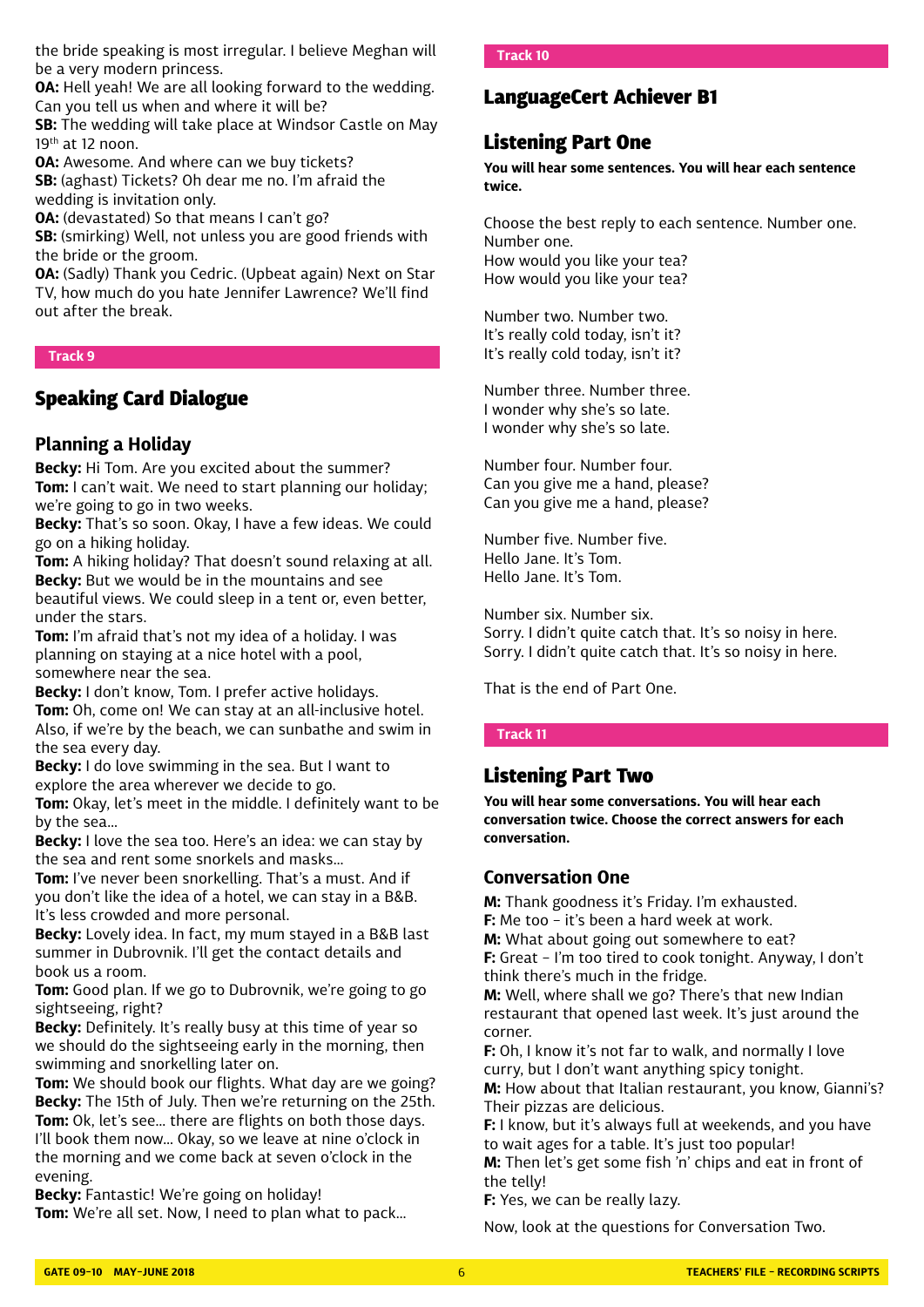# **Conversation Two**

**F:** So I told her she couldn't go out to a disco on a school night!

**M:** Well, what time does it finish?

**F:** Not until nine o'clock, so it'd be nearly ten by the time she got home.

**M:** But if she's done all her homework, I don't see that it's such a problem.

**F:** It's just too late during the week.

**M:** Maybe we're being too strict with her.

**F:** No! She'll be too tired at school.

**M:** But if all her friends are going…

**F:** She's only fourteen. That's too young.

**M:** Fourteen isn't so young nowadays.

**F:** *[annoyed/exasperated]* Look – if YOU think it's OK for our daughter to go, then **you** collect her, and make sure she gets up in time for school tomorrow! **M:** Maybe you're right - she is too young.

Now, look at the questions for Conversation Three.

# **Conversation Three**

**M:** Do you want to go and see the latest Star Cruise sci-fi film next week?

**F:** Absolutely! I've heard it's fantastic!

**M:** Well, why don't we go next Saturday evening? **F:** Oh no – sorry – the weekend's no good at all. It's my parents' wedding anniversary, and there's a big party planned.

**M:** OK. What about Friday?

**F:** Sorry – I'm driving up to my parents' straight after work.

**M:** Well, you suggest a date.

**F:** Any other evening during the week is good. Why don't we make it Thursday?

**M:** Fine. Let's meet at seven outside the cinema. **F:** I've got a better idea. How about we meet half-an-hour before and go for a coffee before the film starts? **M:** OK. See you then.

That's the end of Part Two.

# **Track 12**

# Listening Part Three

**You will hear someone talking. You will hear the person twice. Complete the information. Write short answers of one to three words.**

Good morning ladies and gentlemen. This is the station manager. I am sorry to announce that there will be a few changes to the departure times and schedules of trains from the station this morning. This is because of thick snow which has caused delays to some trains. First, the ten-fifteen train to London will now be leaving at tenfifty-five am. Passengers are asked to note that this train will now be departing from platform 9, NOT platform 3. Second, the train to Bristol, which was due to leave at eleven-forty, will not depart until twelve-twenty pm. If passengers need further information about changes to the timetable, please telephone our Customer Services Helpline on 5946604, or they can check our website for details at www.railtimes.com. There is also a message

for a Mr Green who is travelling to Glasgow. Would you please come to the Lost Luggage Office, where somebody has handed in your laptop? I repeat, Mr. Green, your laptop is awaiting collection.

That is the end of Part Three.

#### **Track 13**



# IDGAF by Dua Lipa

You call me all friendly Tellin' me how much you miss me That's funny, I guess you've heard my songs Well, I'm too busy for your business Go find a girl who wants to listen 'Cause if you think I was born yesterday, you have got me wrong

So I cut you off I don't need your love 'Cause I already cried enough I've been done I've been movin' on since we said goodbye I cut you off I don't need your love So you can try all you want Your time is up, I'll tell you why [Chorus] You say you're sorry, but it's too late now So save it, get gone, shut up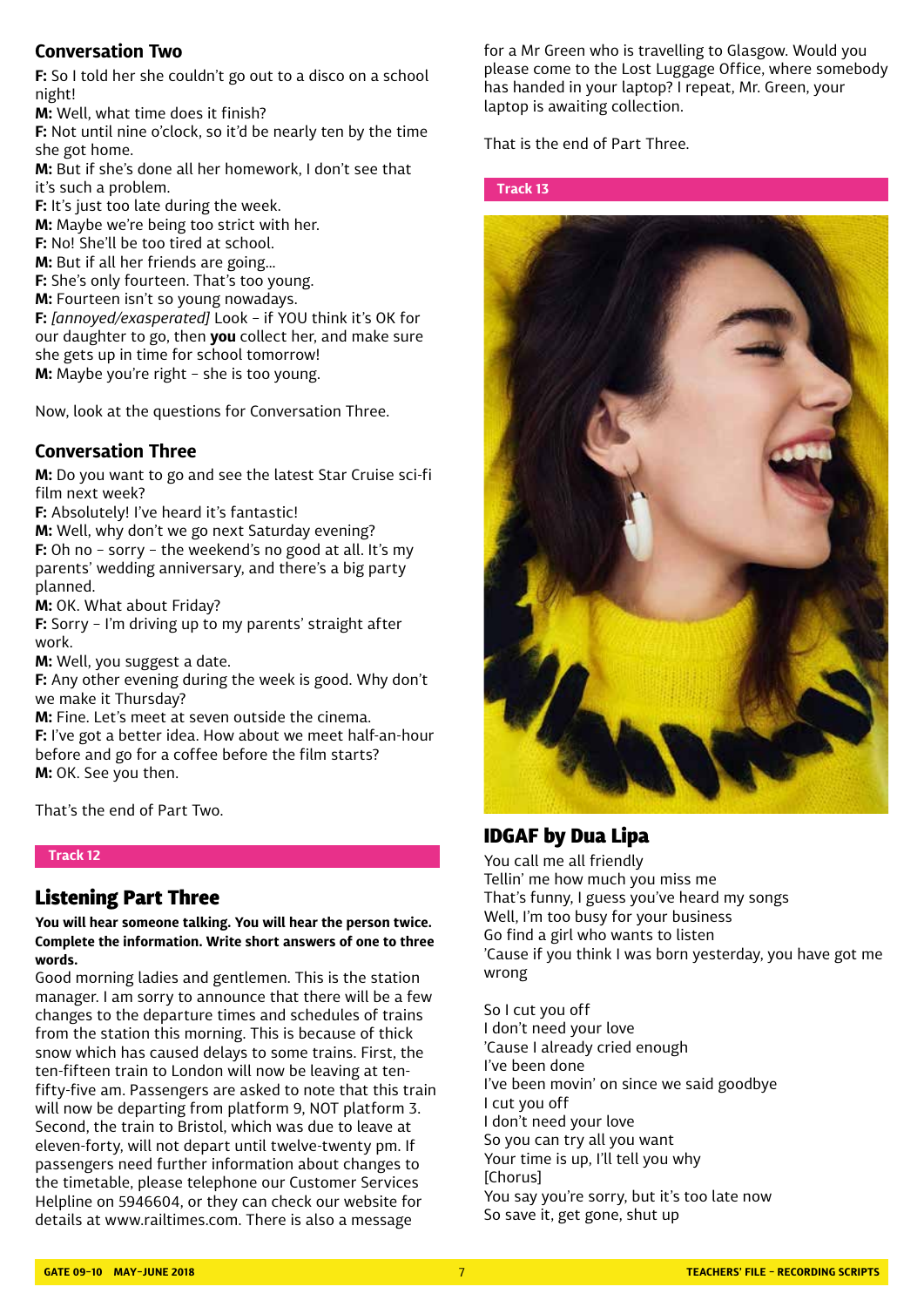'Cause if you think I care about you now Well, boy, I don't give a …

I remember that weekend When my best friend caught you creepin' You blamed it all on the alcohol So I made my decision 'Cause you made your bed, sleep in it Play the victim and switch your position I'm through, I'm done So I cut you off I don't need your love 'Cause I already cried enough I've been done I've been movin' on since we said goodbye I cut you off I don't need your love So you can try all you want Your time is up, I'll tell you why

#### [Chorus]

I see you tryna' get to me I see you beggin' on your knees Boy, I don't give a … So stop tryna' get to me Tch, get up off your knees 'Cause, boy, I don't give a … about you

No, I don't give a damn You keep reminiscin' on when you were my man But I'm over you Now you're all in the past You talk all that sweet talk, but I ain't comin' back Cut you off I don't need your love So you can try all you want Your time is up, I'll tell you why (I'll tell you why)

#### [Chorus]

**Track 14**

# "Lose Yourself" by Eminem



Look, if you had one shot, or one opportunity, to seize everything you ever wanted, in one moment. Would you capture it, or just let it slip?

His palms are sweaty, knees weak, arms are heavy There's vomit on his sweater already—Mom's spaghetti He's nervous, but on the surface he looks calm and ready To drop bombs, but he keeps on forgetting What he wrote down, the whole crowd goes so loud He opens his mouth, but the words won't come out He's choking, how? Everybody's joking now The clock's run out, time's up, over—blaow! Snap back to reality, oh, there goes gravity Oh, there goes Rabbit, he choked, he's so mad But he won't give up that easy, no, he won't have it He knows, his whole back's to these ropes, it don't matter, he's dope

He knows that, but he's broke, he's so stagnant, he knows When he goes back to this mobile home, that's when it's Back to the lab again, yo, this whole rhapsody Better go capture this moment and hope it don't pass him

#### *[Chorus]*

You better lose yourself in the music The moment, you own it, you better never let it go You only get one shot, do not miss your chance to blow This opportunity comes once in a lifetime, yo You better lose yourself in the music The moment, you own it, you better never let it go You only get one shot, do not miss your chance to blow This opportunity comes once in a lifetime, yo You better…

His soul's escaping through this hole that is gaping This world is mine for the taking, make me king As we move toward a New World Order A normal life is boring, but superstardom's Close to post-mortem, it only grows harder Homie grows hotter, he blows, it's all over These hoes is all on him, coast-to-coast shows He's known as the Globetrotter, lonely roads, God only Knows, he's grown farther from home, he's no father He goes home and barely knows his own daughter But hold your nose, 'cause here goes the cold water These hoes don't want him no mo', he's cold product They moved on to the next schmoe who flows